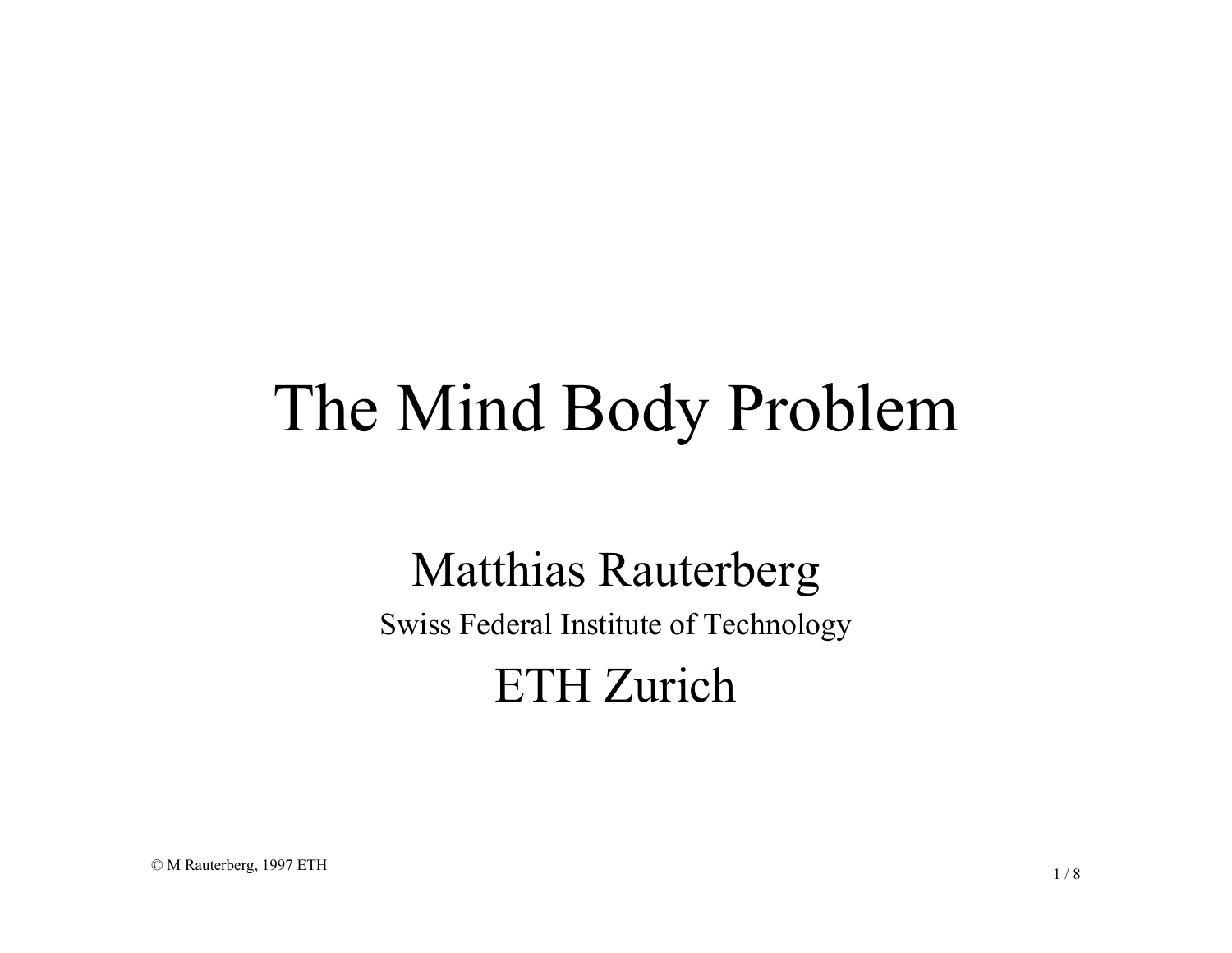### The Ergodic Assumption



Human Learning violates the Shannon's assumption of ergodicity!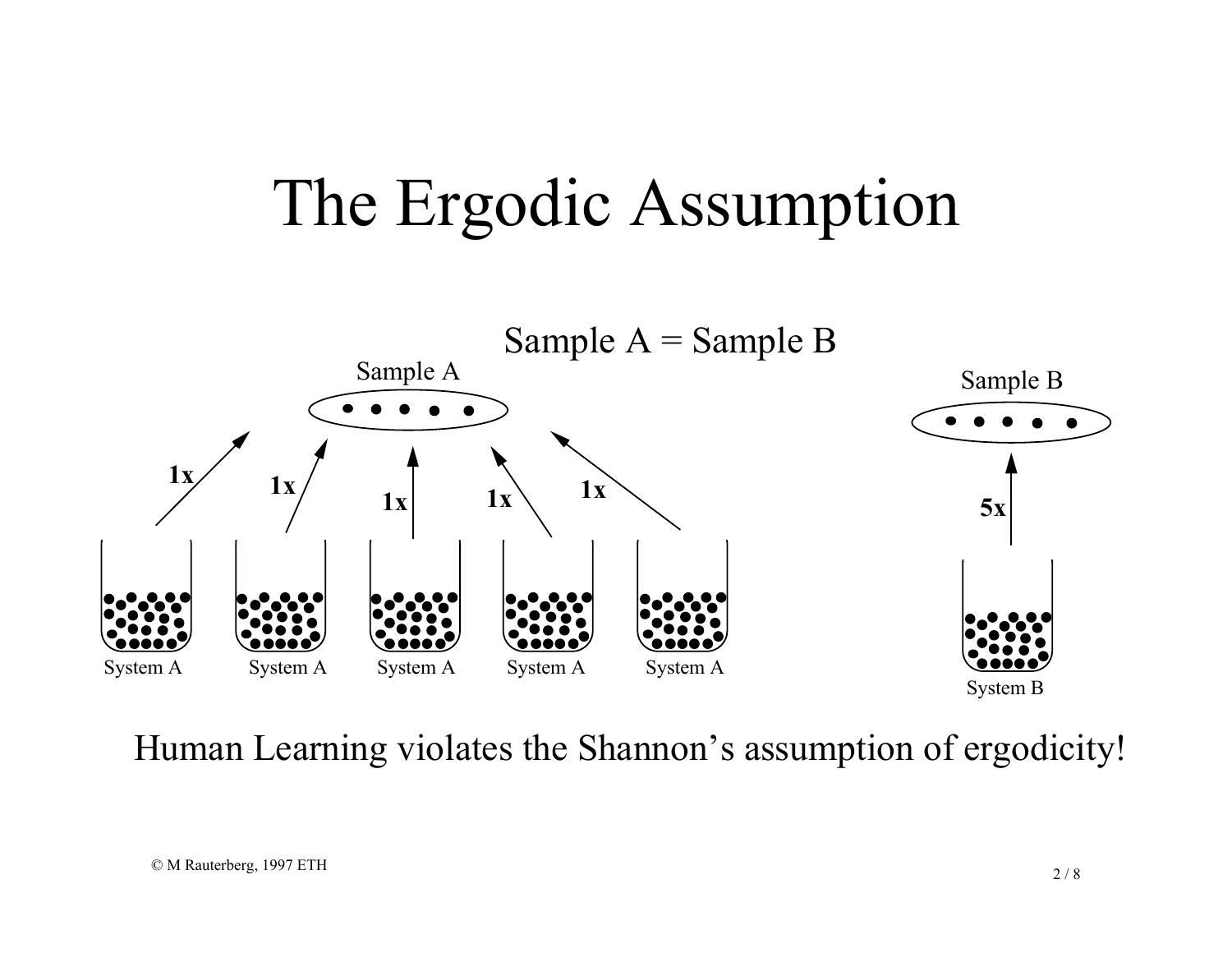#### Three Kinds of Causality

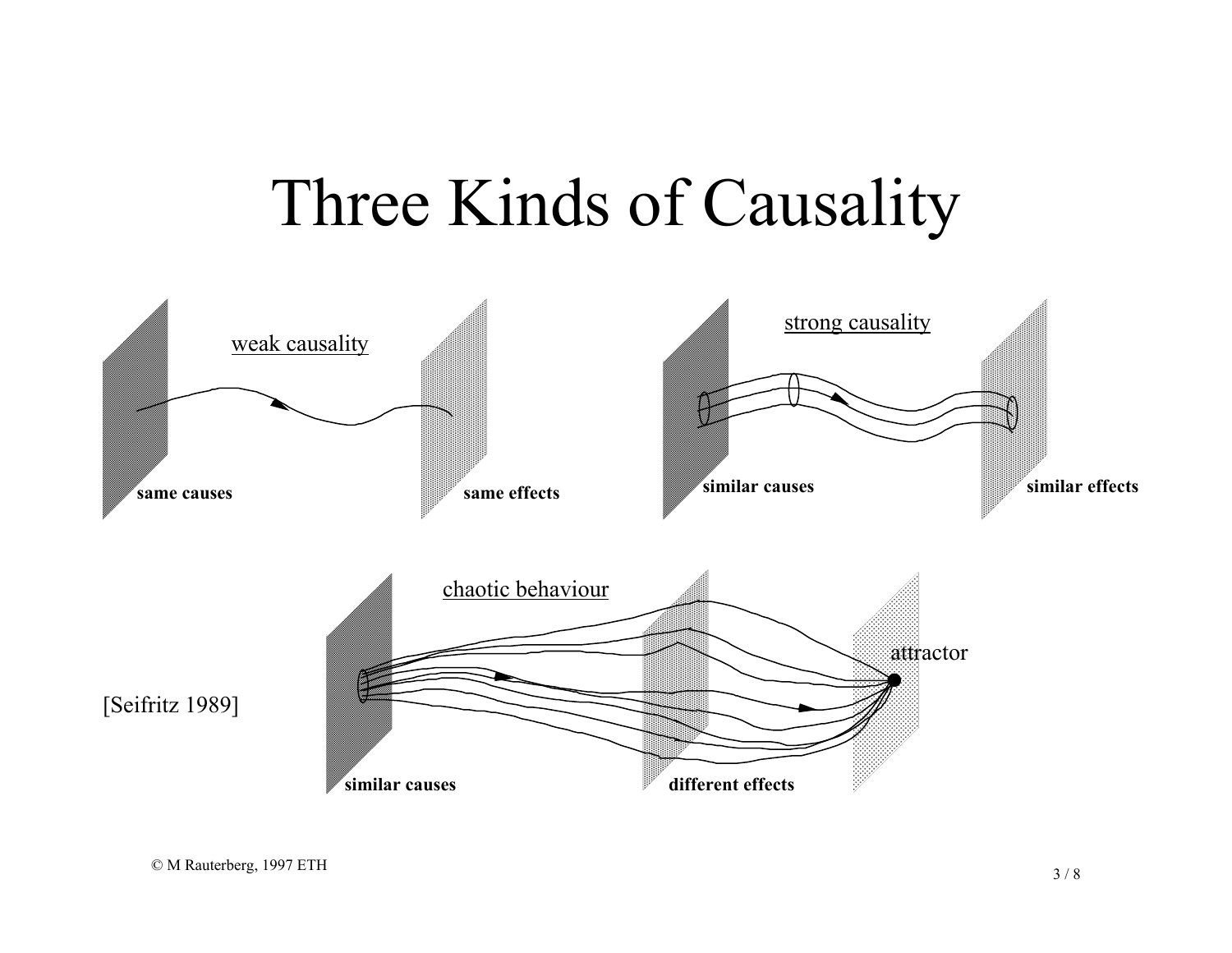## Body-Mind Problem: Monism

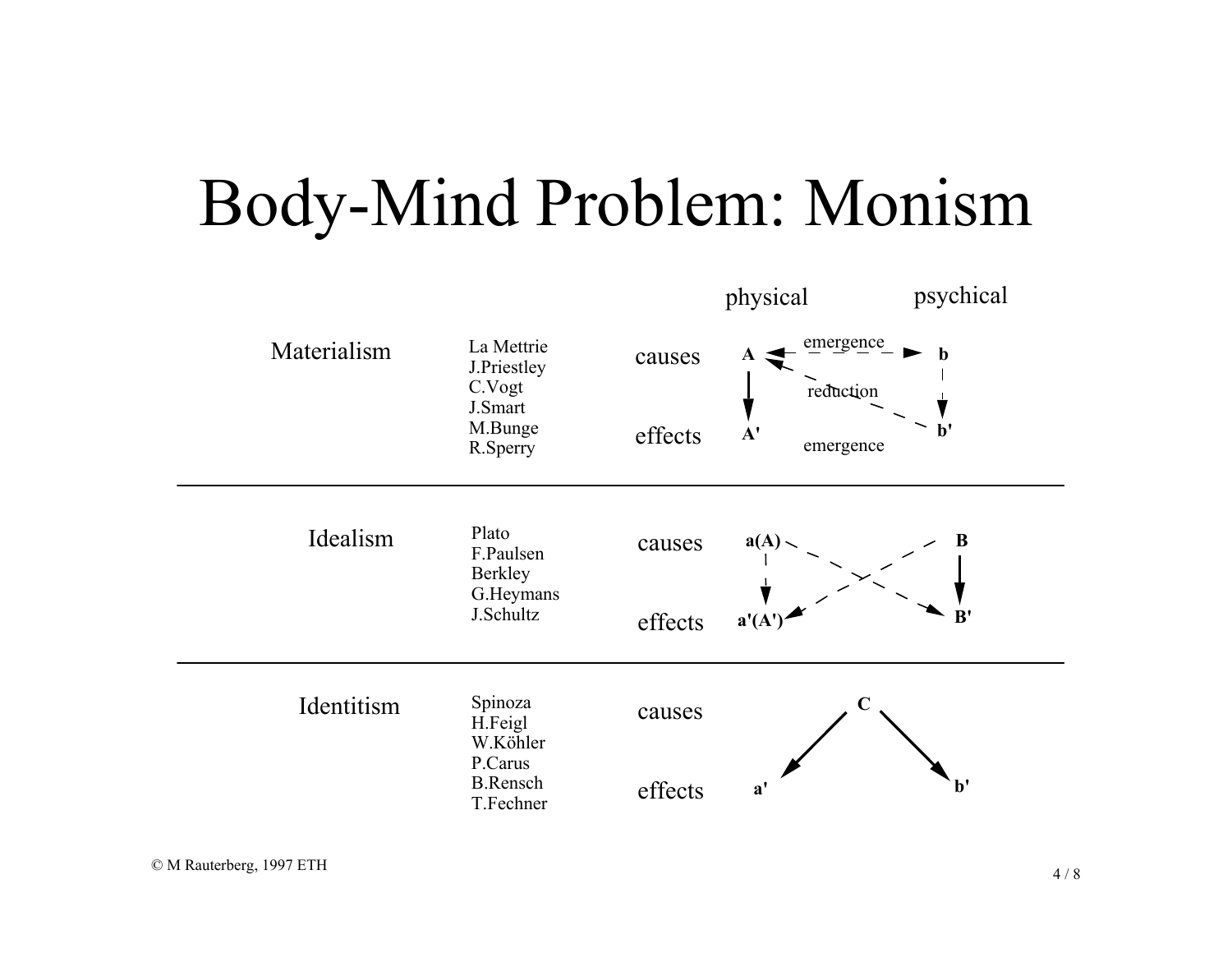## Body-Mind Problem: Dualism

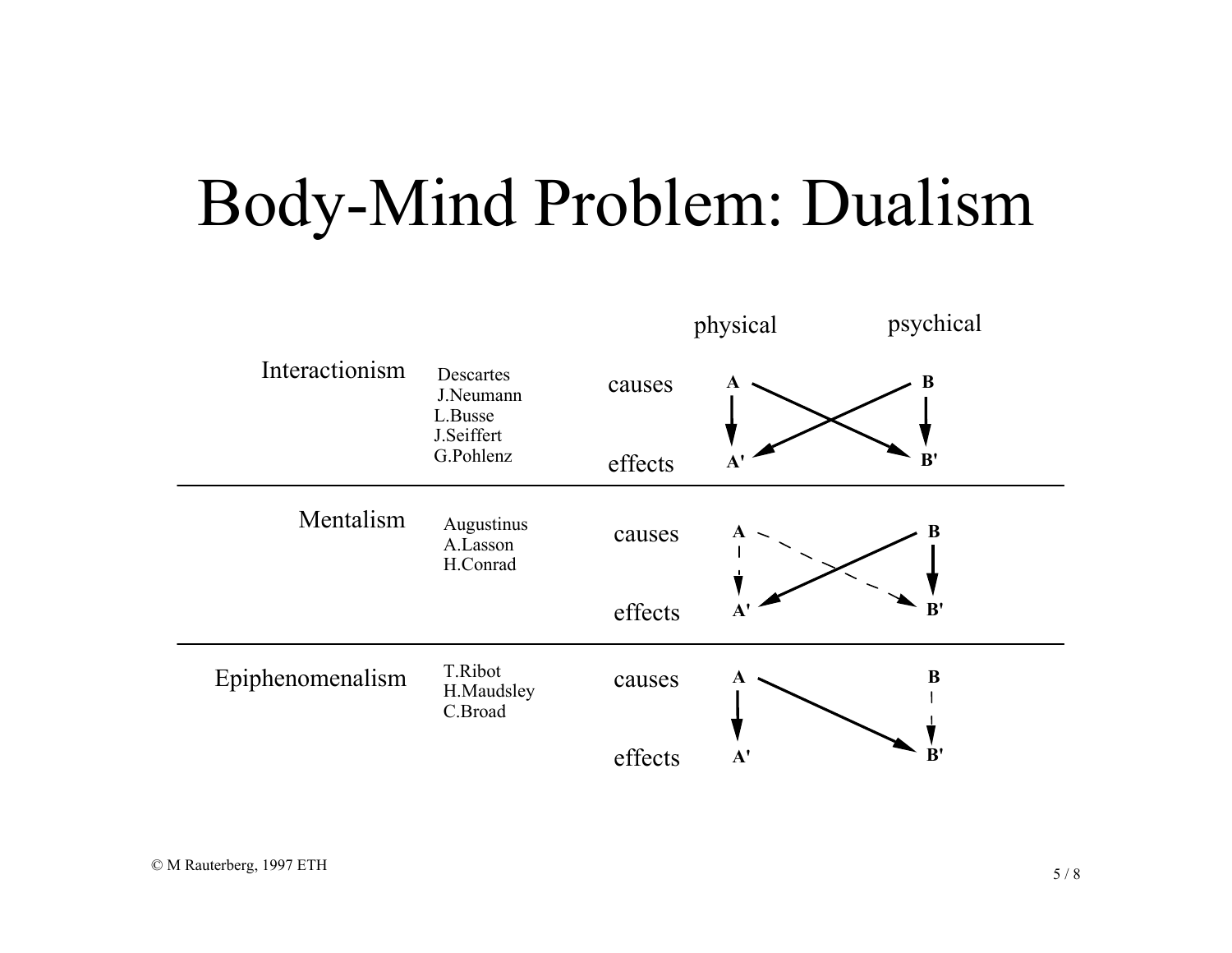## Body-Mind Problem: Dualism-2

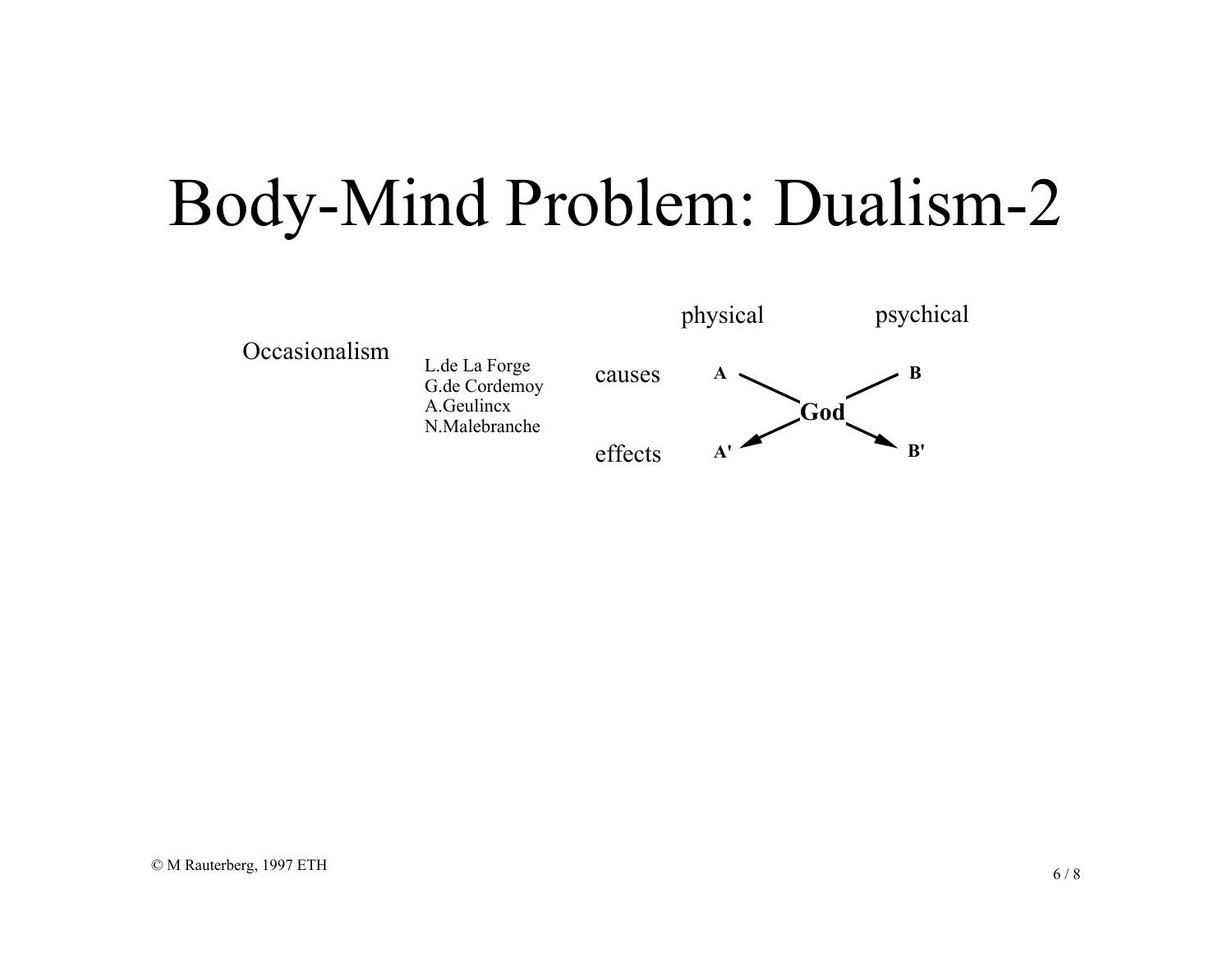#### **Power, Love and Death**

**Peter Brook's film adaptation of the "Mahabharata"** The *Mahabharata* is an ancient religious epic of India (composed between about 300 BC and 300 AD).



Scene from "Mahabharata"© Classica (KirchMedia)